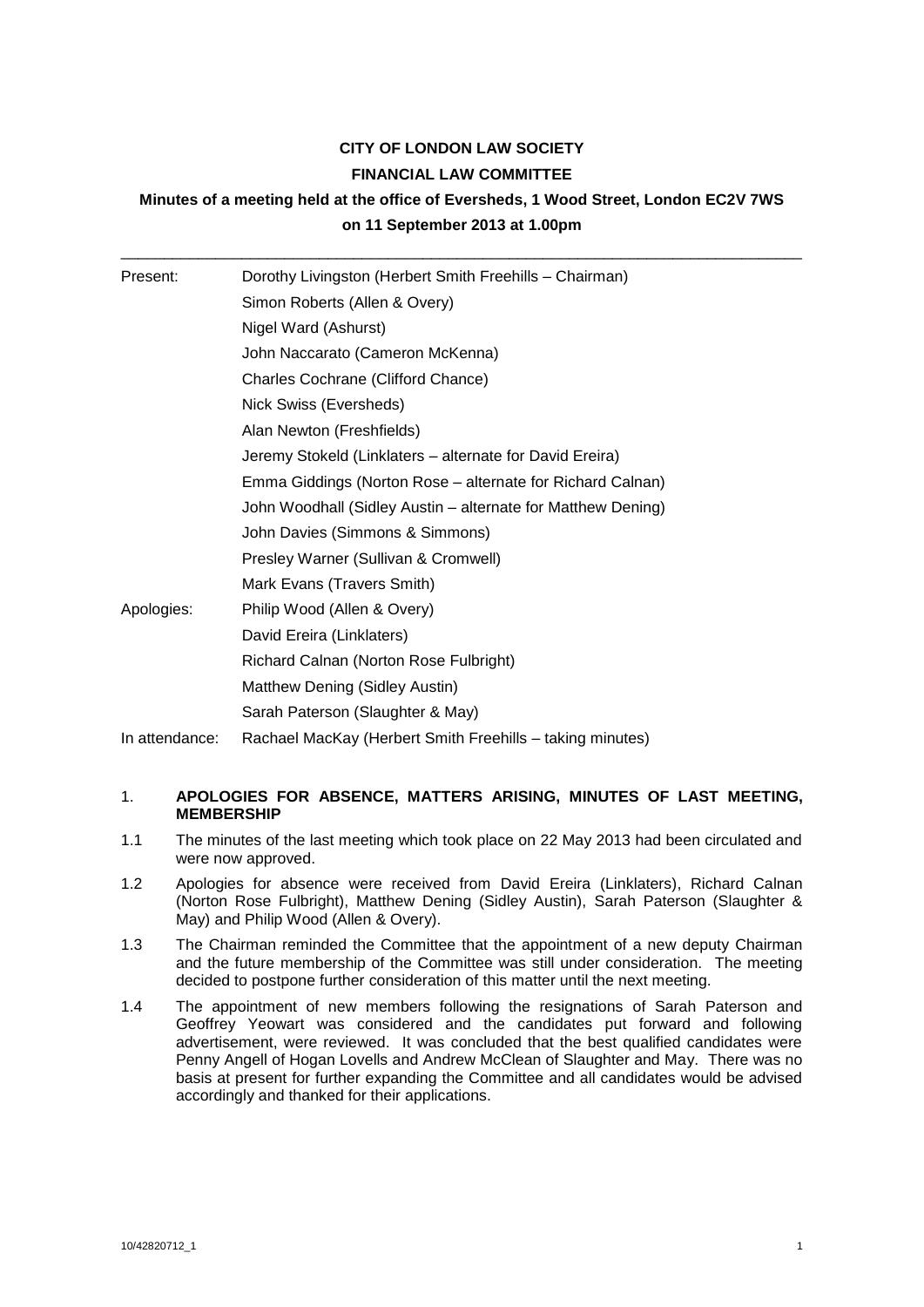### 2. **REGISTRATION OF CHARGES**

The Committee had already received an update on this item from Richard Calnan. In summary the new registration arrangements seemed to be working quite well, with those using the web filing system being pleased with the speed of the registration process.

One issue had arisen among property lawyers in relation to rentcharges which were no longer expressly excluded from the registration requirements. It was hoped that this unfortunate issue could be resolved, but meantime it was clear registration was advisable.

### 3. **SECURED TRANSACTION REFORM WORKING PARTY**

The Committee had already received an update on this item from Richard Calnan and a draft discussion paper on fixed and floating charges had recently been circulated to the working party for comment.

## 4. **CASE:** *FONS HF (IN LIQUIDATION) V CORPORAL LIMITED AND ANOTHER* **[2013] EWHC 1801 (CH)**

The Committee noted the recent *Fons* case in which the court held that a shareholder loan agreement did not fall within definition of a "share, security or debenture", which the Committee felt was the right outcome. It was also noted that an appeal had been filed, which was currently scheduled for hearing between December 2013 and April 2014. The Committee would await further developments.

#### 5. **COMPETITION COMMISSION PROVISIONAL DECISION ON REMEDIES IN STATUTORY AUDIT SERVICES MARKET INVESTIGATION**

The Committee was reminded that the Competition Commission had conducted an investigation into the statutory audit services market and, in July, had announced its provisional decision on remedies which included a proposal to prohibit provisions in loan agreements which restrict the choice of a company's auditor.

The terms of the proposed order would require consideration and, if appropriate, it was agreed that the Chairman would write to the Competition Commission to explain any concerns that the proposed remedy would affect third parties, in the UK and elsewhere.

*Afternote: To be considered further in the light of the proposed application of the order to UK registered companies, rather than lenders or their advisers. The timetable provides for informal consultation this month and next and publication of draft orders in January with a 30 day consultation period.*

## 6. **BIS TRANSPARENCY AND TRUST DISCUSSION PAPER**

The Committee's attention was drawn to a discussion paper issued by BIS entitled "Transparency & Trust: Enhancing the Transparency of UK Company Ownership and Increasing Trust in UK Business" dated July 2013. It was reported that whilst the discussion paper was mainly relevant to corporate and insolvency lawyers, the "beneficial ownership" aspect could have impact on finance transactions where lenders take security over shares.

It was agreed that the Chairman would contact the chairman of the Company Law Committee with a view to contributing to any response which that Committee might submit on the share security aspects.

## 7. **FINANCIAL STABILITY**

## 7.1 **EU Recovery and Resolution Directive proposal**

The Law Society Multi-Disciplinary working group and the FMLC were both continuing to comment to the EU and UK authorities on this proposal and the Committee continued to keep a watching brief. Uncertainties on bail-in remain.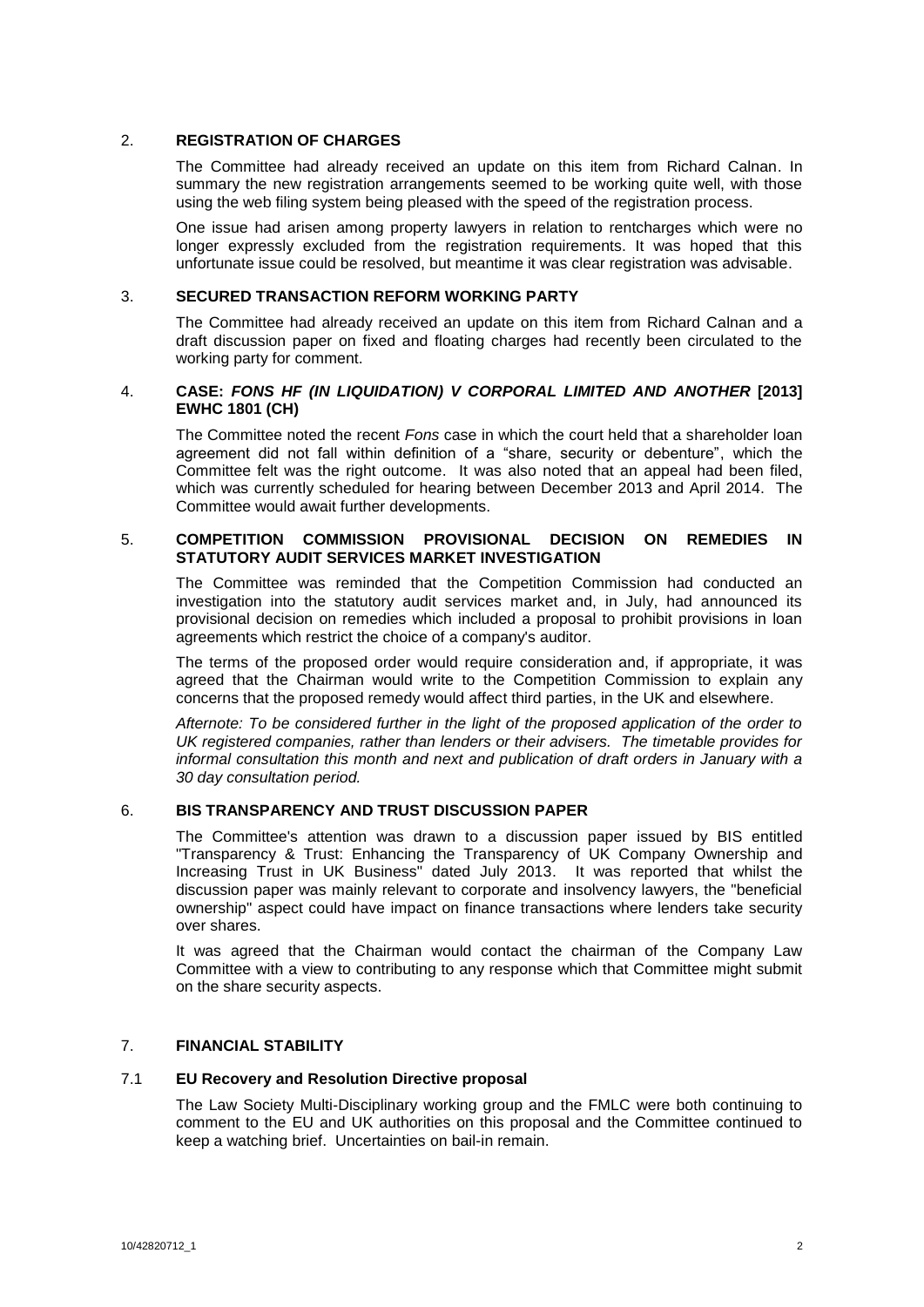*Afternote: FMLC submission of 18th October 2013.<http://www.fmlc.org/Pages/home.aspx>*

### 7.2 **Treasury/DBiS Banking Reform: Changes in Financial Services Act 2012, Financial Services (Banking Reform) Bill, draft subsidiary legislation**

The Committee was reminded that the Bill provides a "ring-fencing" mechanism for large retail banks, which is intended to insulate them and their customers from certain activities and make these banks easier to resolve. Draft statutory instruments had been issued over the summer. Most issues are prudential or regulatory, but some important issues relate to practicality and the ability of ring-fenced banks to meet client needs in international financial transactions. There were also some drafting anomalies. The FMLC and the Law Society Committee are both active and responses are attached.



Addendum to Ring-fenresponse - Banking Reform Secondary Legislation - October 2013.

### 8. **INSOLVENCY**

#### 8.1 **Financial Sector Resolution**

The Committee was reminded that at the end of July the Treasury had published a summary of responses to its "Financial sector resolution: broadening the regime" consultation, which had set out a series of proposals and questions on enhancing the mechanisms available for addressing the failure of systemically important "non-banks". The Government proposes to extend the Banking Act powers by narrowing the definition of investment firms through secondary legislation and by extending the stabilisation powers of group companies to facilitate the resolution of a failing entity.

Draft legislation was awaited.

*Afternote: now published on Treasury website.*

#### 8.2 **Special Administration Regime proposals for payment and settlement systems**

It was reported that the proposals for a special administration regime were intended to ensure continuity of clearing and settlement services if such a service provider were to fail. The proposals were much narrower than the Banking Act regime and were part of an international initiative. More proposals were expected later in the autumn.

#### 8.3 **Draft Deregulation Bill**

It was reported that this wide ranging Bill was intended to reduce the burden on business and others included some insolvency measures, which, it was felt, were more within the remit of the CLLS Insolvency Law Committee to consider.

#### 8.4 **Insolvency Red Tape Challenge**

Nothing new to report in the banking context. The Committee would keep a watching brief.

*Afternote: The Insolvency Committee's comments on proposed changes are on the CLLS website.*

#### 8.5 **Application of Insolvency Act to Industrial and Provident Societies and Credit Unions**

The Committee was reminded that the Government was proposing to create formal insolvency regimes for Industrial & provident Societies and Credit Unions. It was further reported that the Treasury was expected to issue draft subsidiary legislation for consultation very soon. The Committee would keep a watching brief on developments, but felt that this was probably outside of its remit.